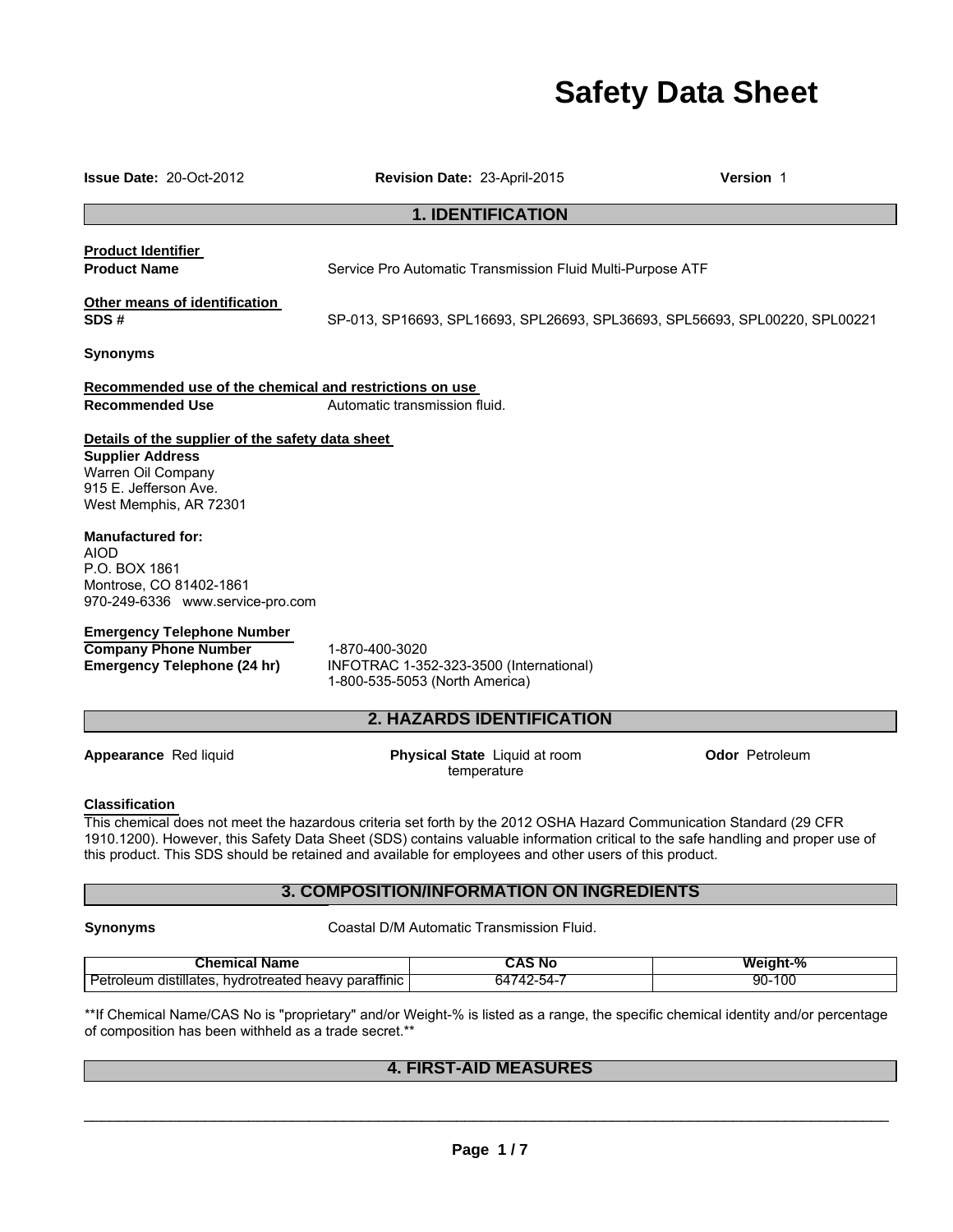| <b>First Aid Measures</b> |                                                                                                                                                                                                                                                                                                                                                                                                                                                                       |
|---------------------------|-----------------------------------------------------------------------------------------------------------------------------------------------------------------------------------------------------------------------------------------------------------------------------------------------------------------------------------------------------------------------------------------------------------------------------------------------------------------------|
| <b>Eye Contact</b>        | IMMEDIATELY flush eyes with running water for at least 15 minutes, keeping eyelids open.<br>Seek medical attention.                                                                                                                                                                                                                                                                                                                                                   |
| <b>Skin Contact</b>       | No treatment is necessary under ordinary circumstances. Remove contaminated clothing.<br>Wash contaminated area thoroughly with soap and water. If redness or irritation occurs and<br>persists, seek medical attention. WARNING: Oil injected into the skin from high pressure<br>leaking hydraulic systems can cause severe damage. Most damage occurs during the first<br>few hours. Seek medical attention immediately. Surgical removal of oil may be necessary. |
| <b>Inhalation</b>         | Remove to fresh air. If not breathing, give artificial respiration, preferably mouth to mouth. If<br>breathing is difficult give oxygen. Get medical attention.                                                                                                                                                                                                                                                                                                       |
| Ingestion                 | If swallowed, DO NOT induce vomiting because of danger of aspirating liquid into lungs.<br>Seek medical attention.                                                                                                                                                                                                                                                                                                                                                    |

\_\_\_\_\_\_\_\_\_\_\_\_\_\_\_\_\_\_\_\_\_\_\_\_\_\_\_\_\_\_\_\_\_\_\_\_\_\_\_\_\_\_\_\_\_\_\_\_\_\_\_\_\_\_\_\_\_\_\_\_\_\_\_\_\_\_\_\_\_\_\_\_\_\_\_\_\_\_\_\_\_\_\_\_\_\_\_\_\_\_\_\_\_

#### **Most important symptoms and effects**

**Symptoms** This product is irritating to the eyes. This product may cause irritation to the skin. Prolonged and/or repeated skin contact with this product may cause irritation/dermatitis. Inhalation of oil mists or fumes can cause irritation of the nose, throat and upper respiratory tract. Repeated and prolonged overexposure to oil mists may result in droplet deposition, oil granuloma formation, inflammation and increased incidence of infection. If this product is heated over 70 C (155 F) in the presence of water, hydrogen sulfide may be released. Hydrogen sulfide is irritating to the eyes and respiratory system. Continued overexposure may cause respiratory collapse, coma and death without necessarily any warning odor being sensed.

#### **Indication of any immediate medical attention and special treatment needed**

**Notes to Physician**  Treat symptomatically.

# **5. FIRE-FIGHTING MEASURES**

#### **Suitable Extinguishing Media**

Dry chemical, foam, carbon dioxide, water fog.

#### **Unsuitable Extinguishing Media** Not determined.

#### **Specific Hazards Arising from the Chemical**

Direct water spray or foam may cause frothing and spattering.

**Hazardous Combustion Products** Upon decomposition this product may yield oxides of boron, calcium, magnesium, phosphorous, zinc, sulfur including hydrogen sulfide and nitrogen as well as carbon monoxide, carbon dioxide and/or other low molecular weight hydrocarbons.

#### **Protective equipment and precautions for firefighters**

As in any fire, wear self-contained breathing apparatus pressure-demand, MSHA/NIOSH (approved or equivalent) and full protective gear. Use water to cool fire-exposed containers and to protect personnel.

# **6. ACCIDENTAL RELEASE MEASURES**

#### **Personal precautions, protective equipment and emergency procedures**

**Personal Precautions** Persons not wearing protective equipment should be excluded from area of spill until cleanup has been completed. Eliminate all sources of ignition or flammables that may come into contact with a spill of this material. Surfaces may become slippery after spillage. Wear appropriate protective equipment and clothing during clean-up. Do not allow the spilled product to enter public drainage systems or open water courses.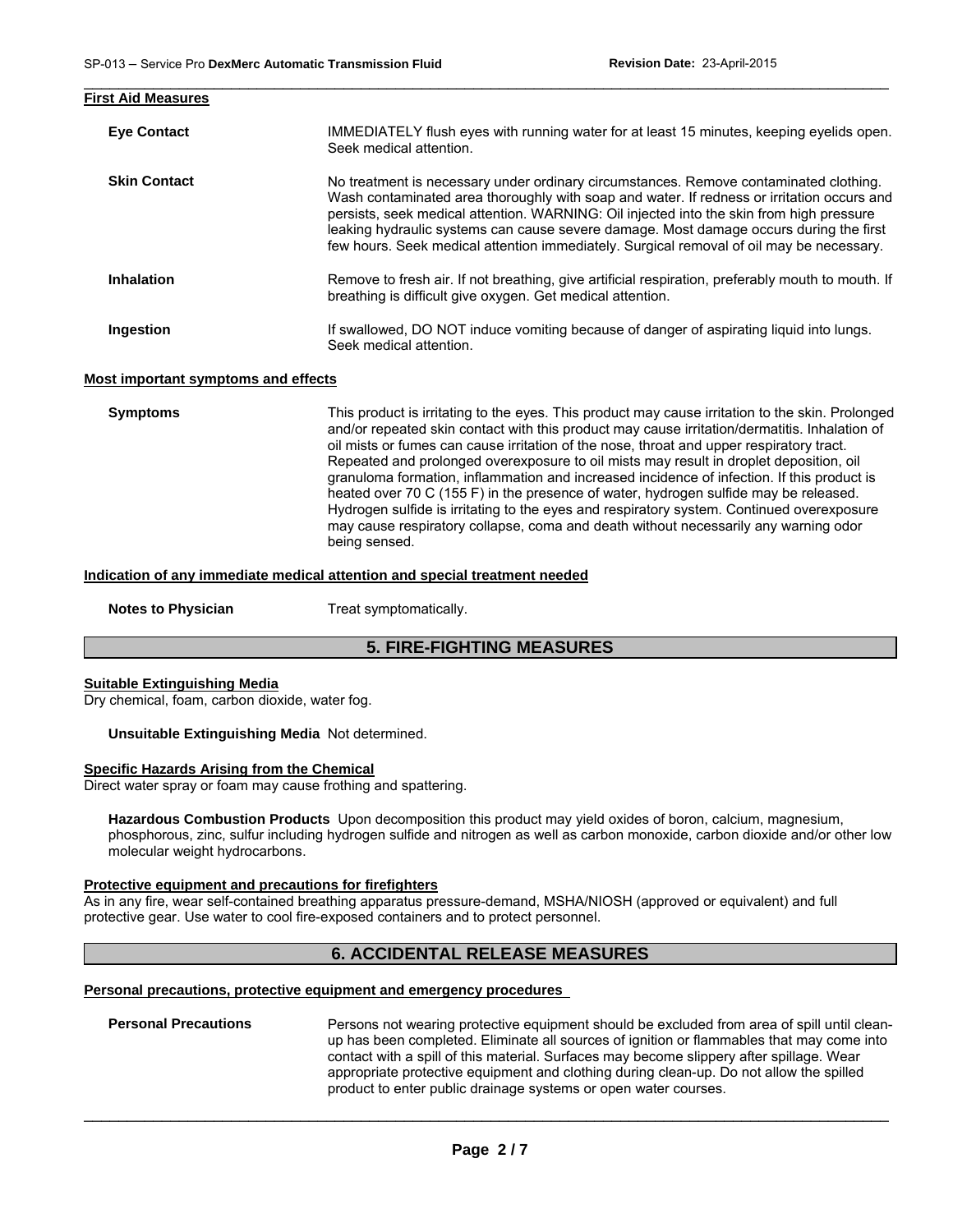| <b>Environmental Precautions</b>                                      | See Section 12 for additional Ecological Information.                                                                                                                                                                                                                                                                                                                                                                 |  |  |  |
|-----------------------------------------------------------------------|-----------------------------------------------------------------------------------------------------------------------------------------------------------------------------------------------------------------------------------------------------------------------------------------------------------------------------------------------------------------------------------------------------------------------|--|--|--|
|                                                                       |                                                                                                                                                                                                                                                                                                                                                                                                                       |  |  |  |
| Methods and material for containment and cleaning up                  |                                                                                                                                                                                                                                                                                                                                                                                                                       |  |  |  |
| <b>Methods for Containment</b>                                        | Stop the flow of material, if this is without risk.                                                                                                                                                                                                                                                                                                                                                                   |  |  |  |
| <b>Methods for Clean-Up</b>                                           | Absorb with non-flammable suitable absorbent such as sand or earth. Scoop up used<br>absorbent into drums or other appropriate container.                                                                                                                                                                                                                                                                             |  |  |  |
|                                                                       | <b>7. HANDLING AND STORAGE</b>                                                                                                                                                                                                                                                                                                                                                                                        |  |  |  |
| <b>Precautions for safe handling</b>                                  |                                                                                                                                                                                                                                                                                                                                                                                                                       |  |  |  |
| <b>Advice on Safe Handling</b>                                        | Avoid getting this material into contact with your eyes. Avoid prolonged or repeated skin<br>contact with this material. Avoid the generation of oil mists. Wash thoroughly after handling.<br>Use this product with adequate ventilation.                                                                                                                                                                            |  |  |  |
| Conditions for safe storage, including any incompatibilities          |                                                                                                                                                                                                                                                                                                                                                                                                                       |  |  |  |
| <b>Storage Conditions</b>                                             | Do not store near heat, sparks, open flame or strong oxidizing agents. Do not store this<br>material in open or unlabeled containers. "Empty" containers retain product residue (liquid<br>and/or vapor) and can be dangerous. Do not pressurize, cut, weld, braze, solder, drill, grind,<br>or expose such containers to heat, flame, sparks, static electricity, or other sources of<br>ignition; they may explode. |  |  |  |
| <b>Incompatible Materials</b>                                         | This product may react with strong oxidizing agents.                                                                                                                                                                                                                                                                                                                                                                  |  |  |  |
|                                                                       | 8. EXPOSURE CONTROLS/PERSONAL PROTECTION                                                                                                                                                                                                                                                                                                                                                                              |  |  |  |
| <b>Exposure Guidelines</b>                                            | This product, as supplied, does not contain any hazardous materials with occupational<br>exposure limits established by the region specific regulatory bodies                                                                                                                                                                                                                                                         |  |  |  |
| <b>Appropriate engineering controls</b>                               |                                                                                                                                                                                                                                                                                                                                                                                                                       |  |  |  |
| <b>Engineering Controls</b>                                           | Use general ventilation and use local exhaust, where possible, in confined or enclosed<br>spaces. If product is heated above 70 C (155 F) in the presence of water, hydrogen sulfide<br>vapors may be released. Ventilation should be sufficient to keep hydrogen sulfide levels<br>below recommended exposure limits. Eye wash fountains are recommended.                                                            |  |  |  |
| Individual protection measures, such as personal protective equipment |                                                                                                                                                                                                                                                                                                                                                                                                                       |  |  |  |
| <b>Eye/Face Protection</b>                                            | Wear safety glasses. Wear chemical goggles or face shield if splash or mist occurs.                                                                                                                                                                                                                                                                                                                                   |  |  |  |
| <b>Skin and Body Protection</b>                                       | Use impervious gloves for prolonged contact. Wear oil-impervious garments if contact is<br>unavoidable.                                                                                                                                                                                                                                                                                                               |  |  |  |
| <b>Respiratory Protection</b>                                         | If mist is generated (heating, spraying) and engineering controls are not sufficient, wear<br>approved organic vapor respirator suitable for oil mist.                                                                                                                                                                                                                                                                |  |  |  |
|                                                                       | General Hygiene Considerations Use good hygiene when handling petroleum product. Launder contaminated clothing before<br>reuse. Excessive misting may cause slippery floors - wear appropriate footwear.                                                                                                                                                                                                              |  |  |  |

\_\_\_\_\_\_\_\_\_\_\_\_\_\_\_\_\_\_\_\_\_\_\_\_\_\_\_\_\_\_\_\_\_\_\_\_\_\_\_\_\_\_\_\_\_\_\_\_\_\_\_\_\_\_\_\_\_\_\_\_\_\_\_\_\_\_\_\_\_\_\_\_\_\_\_\_\_\_\_\_\_\_\_\_\_\_\_\_\_\_\_\_\_

# **9. PHYSICAL AND CHEMICAL PROPERTIES**

**Information on basic physical and chemical properties**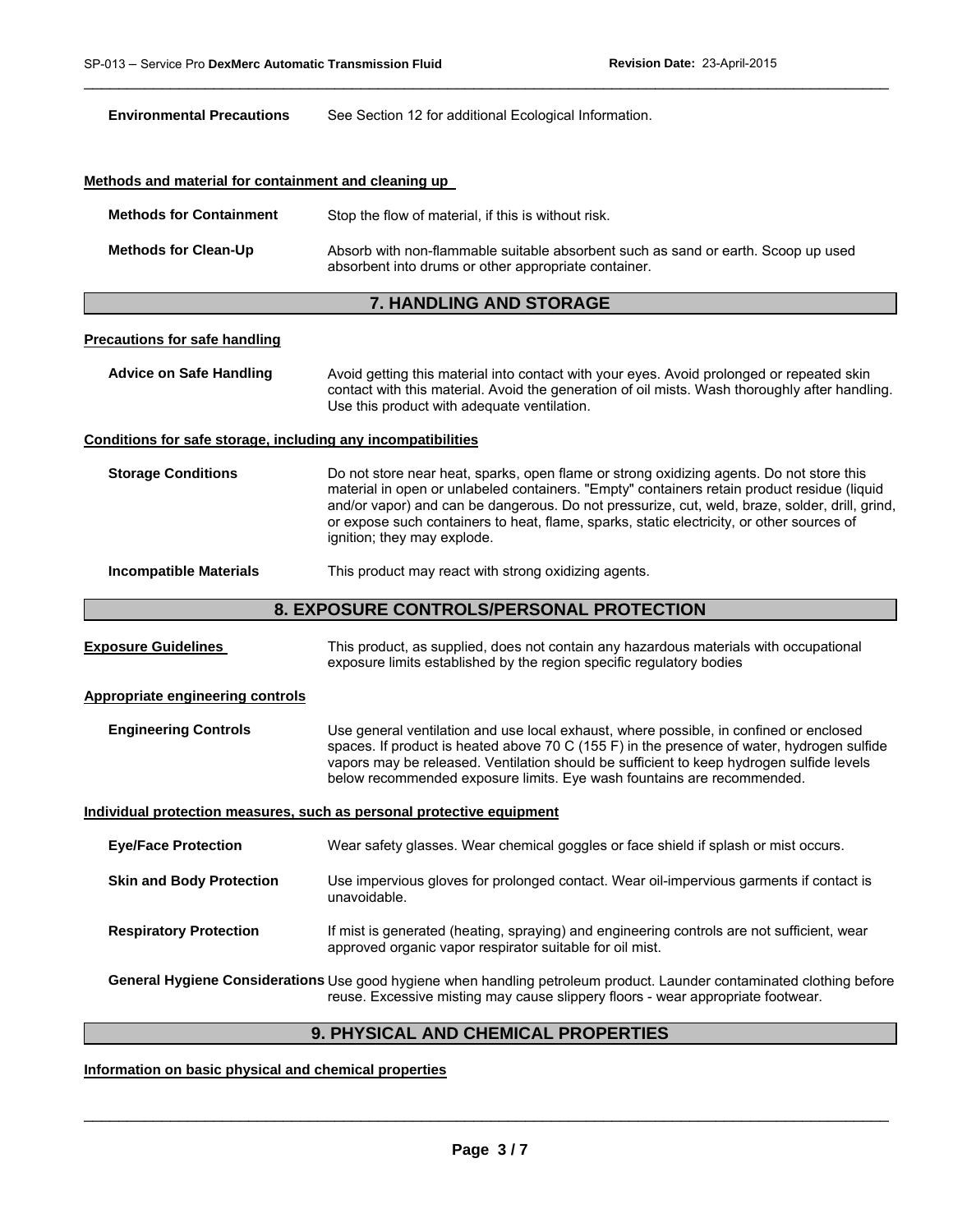| <b>Physical State</b>               | Liquid at room temperature |                                       |                |
|-------------------------------------|----------------------------|---------------------------------------|----------------|
| Appearance                          | Red liquid                 | Odor                                  | Petroleum      |
| Color                               | Red                        | <b>Odor Threshold</b>                 | Not determined |
|                                     |                            |                                       |                |
| <b>Property</b>                     | <b>Values</b>              | Remarks • Method                      |                |
| рH                                  | Not available              |                                       |                |
| <b>Melting Point/Freezing Point</b> | Not applicable             |                                       |                |
| <b>Boiling Point/Boiling Range</b>  | Not available              |                                       |                |
| <b>Flash Point</b>                  | 204 °C / 400 °F            | Cleveland Open Cup                    |                |
| <b>Evaporation Rate</b>             | Not determined             |                                       |                |
| <b>Flammability (Solid, Gas)</b>    | Liquid-Not applicable      |                                       |                |
| <b>Upper Flammability Limits</b>    | Not available              |                                       |                |
| <b>Lower Flammability Limit</b>     | Not available              |                                       |                |
| <b>Vapor Pressure</b>               | Not available              |                                       |                |
| <b>Vapor Density</b>                | Not available              |                                       |                |
| <b>Specific Gravity</b>             | 0.86                       | at $15.6^{\circ}$ C (60 $^{\circ}$ F) |                |
| <b>Water Solubility</b>             | Negligible                 |                                       |                |
| Solubility in other solvents        | Not determined             |                                       |                |
| <b>Partition Coefficient</b>        | Not determined             |                                       |                |
| <b>Auto-ignition Temperature</b>    | Not available              |                                       |                |
| <b>Decomposition Temperature</b>    | Not determined             |                                       |                |
| <b>Kinematic Viscosity</b>          | Not available              |                                       |                |
| <b>Dynamic Viscosity</b>            | Not available              |                                       |                |
| <b>Explosive Properties</b>         | Not determined             |                                       |                |
| <b>Oxidizing Properties</b>         | Not determined             |                                       |                |

# **10. STABILITY AND REACTIVITY**

#### **Reactivity**

Not reactive under normal conditions.

#### **Chemical Stability**

Stable under recommended storage conditions.

#### **Possibility of Hazardous Reactions**

None under normal processing.

**Hazardous Polymerization** Under normal conditions of storage and use, hazardous polymerization will not occur.

### **Conditions to Avoid**

Avoid formation of mists.

#### **Incompatible Materials**

This product may react with strong oxidizing agents.

#### **Hazardous Decomposition Products**

Decomposition of this product may yield oxides of boron, calcium, magnesium, nitrogen, phosphorus, sulfur including hydrogen sulfide and zinc as well as carbon monoxide, carbon dioxide and/or low molecular weight hydrocarbons.

# **11. TOXICOLOGICAL INFORMATION**

#### **Information on likely routes of exposure**

**Product Information Eye Contact Avoid contact with eyes. Skin Contact Avoid contact with skin.**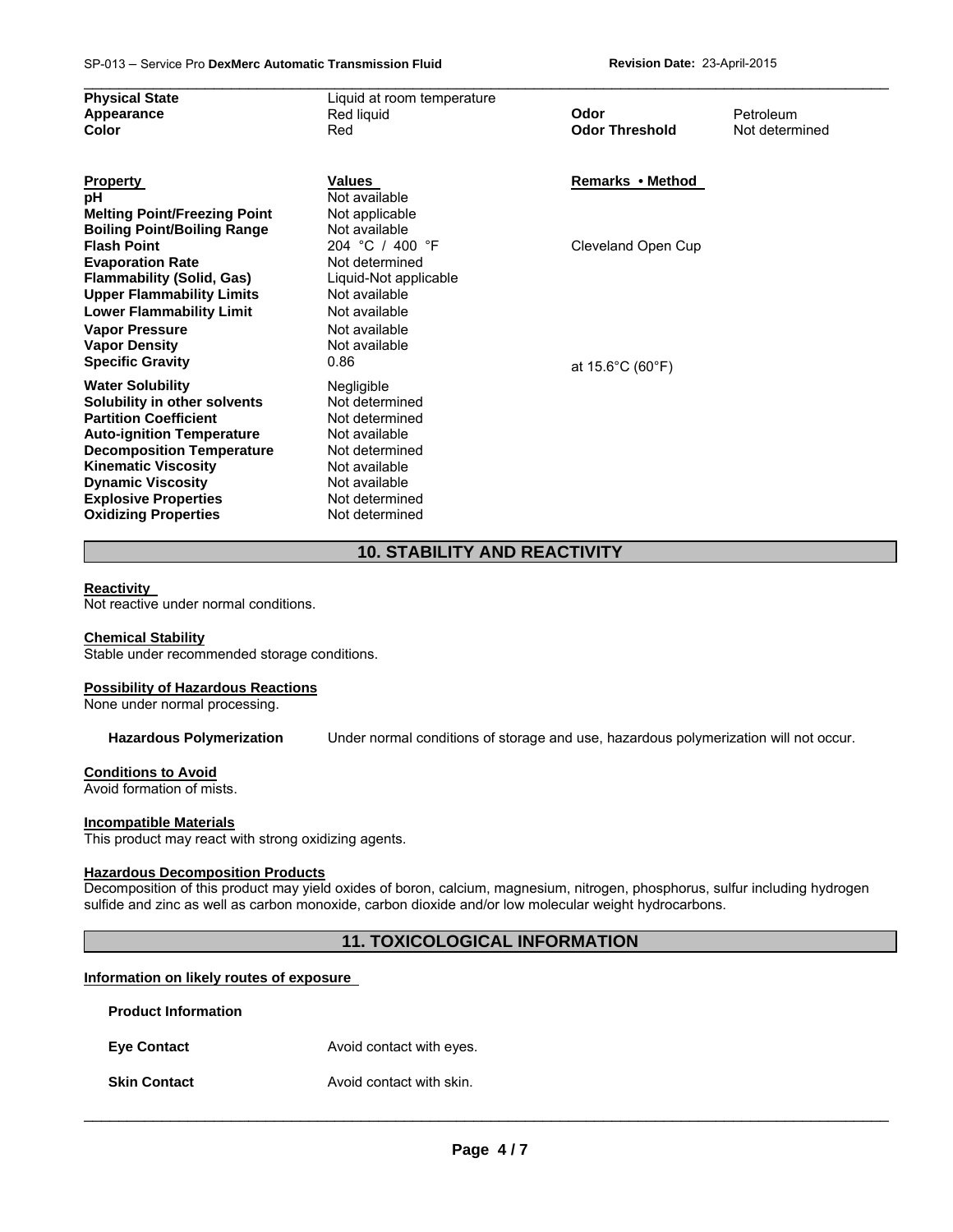**Inhalation Do not inhale.** 

**Ingestion Do not ingest.** 

#### **Component Information**

#### **Information on physical, chemical and toxicological effects**

**Symptoms** Please see section 4 of this SDS for symptoms.

#### **Delayed and immediate effects as well as chronic effects from short and long-term exposure**

**Carcinogenicity** This product does not contain any carcinogens or potential carcinogens as listed by OSHA, IARC or NTP.

\_\_\_\_\_\_\_\_\_\_\_\_\_\_\_\_\_\_\_\_\_\_\_\_\_\_\_\_\_\_\_\_\_\_\_\_\_\_\_\_\_\_\_\_\_\_\_\_\_\_\_\_\_\_\_\_\_\_\_\_\_\_\_\_\_\_\_\_\_\_\_\_\_\_\_\_\_\_\_\_\_\_\_\_\_\_\_\_\_\_\_\_\_

#### **Numerical measures of toxicity**

Not determined

## **12. ECOLOGICAL INFORMATION**

#### **Ecotoxicity**

The product is not classified as environmentally hazardous. However, this does not exclude the possibility that large or frequent spills can have a harmful or damaging effect on the environment.

#### **Component Information**

| <b>Chemical Name</b>          | Algae/aguatic plants | Fish                    | Toxicitv to<br>microorganisms | Crustacea                |
|-------------------------------|----------------------|-------------------------|-------------------------------|--------------------------|
| Petroleum distillates.        |                      | 5000: 96 h Oncorhynchus |                               | 1000: 48 h Daphnia magna |
| hydrotreated heavy paraffinic |                      | mykiss mg/L LC50        |                               | ma/L EC50                |
| 64742-54-7                    |                      |                         |                               |                          |

### **Persistence/Degradability**

Not determined.

#### **Bioaccumulation**

Not determined.

**Mobility** Not determined

#### **Other Adverse Effects**

Not determined

# **13. DISPOSAL CONSIDERATIONS**

#### **Waste Treatment Methods**

| <b>Disposal of Wastes</b>     | Disposal should be in accordance with applicable regional, national and local laws and<br>regulations. |
|-------------------------------|--------------------------------------------------------------------------------------------------------|
| <b>Contaminated Packaging</b> | Disposal should be in accordance with applicable regional, national and local laws and<br>regulations. |
|                               | <b>14. TRANSPORT INFORMATION</b>                                                                       |
| nte                           | Please see current shipping paper for most up to date shipping information, including                  |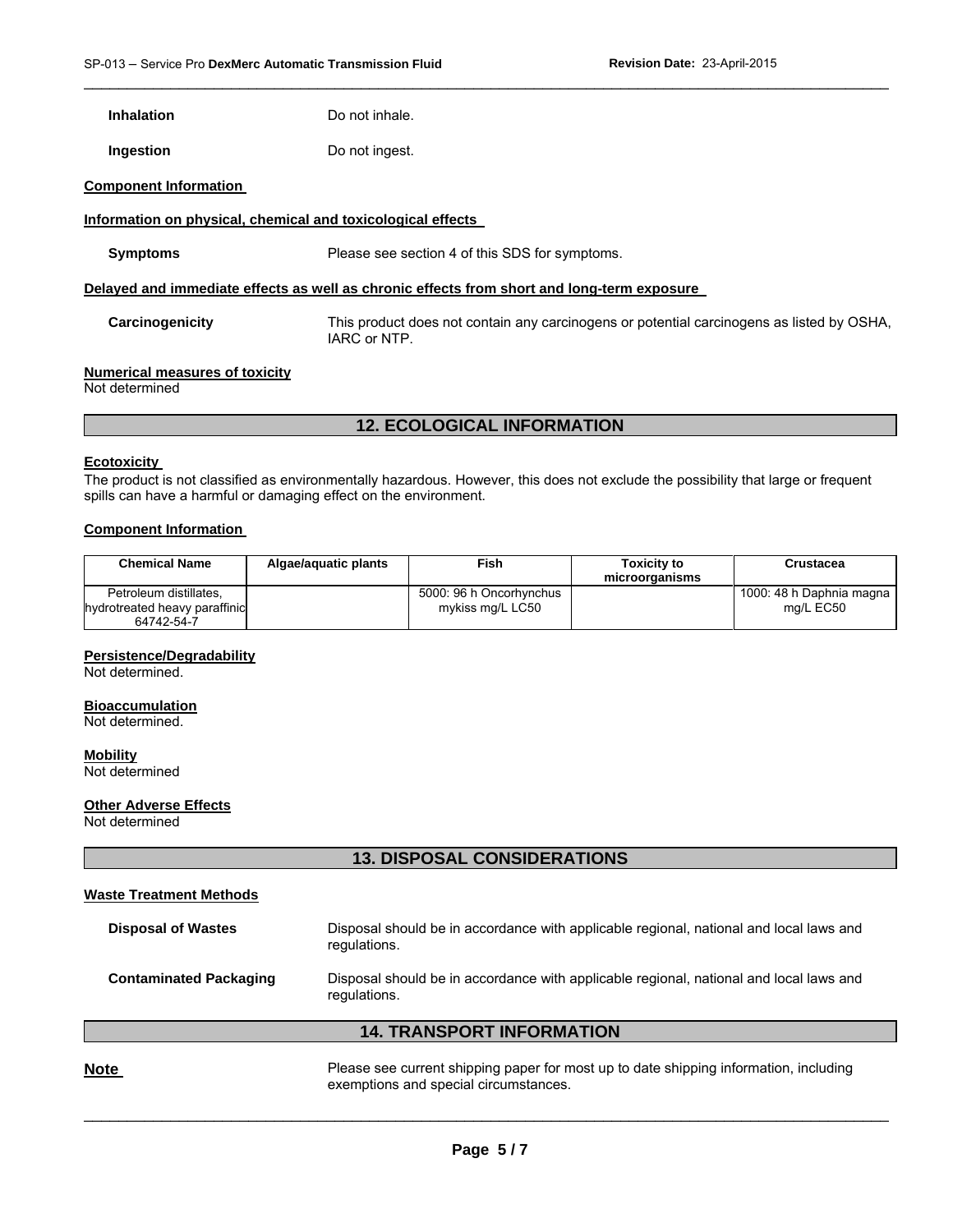**IATA** Not regulated

**IMDG** Not regulated

# **15. REGULATORY INFORMATION**

\_\_\_\_\_\_\_\_\_\_\_\_\_\_\_\_\_\_\_\_\_\_\_\_\_\_\_\_\_\_\_\_\_\_\_\_\_\_\_\_\_\_\_\_\_\_\_\_\_\_\_\_\_\_\_\_\_\_\_\_\_\_\_\_\_\_\_\_\_\_\_\_\_\_\_\_\_\_\_\_\_\_\_\_\_\_\_\_\_\_\_\_\_

#### **International Inventories**

| <b>Chemical Name</b>          | TSCA    | DSL | <b>NDSL</b> | <b>EINECS</b> | <b>ELINCS</b> | <b>ENCS</b> | <b>IECSC</b> | <b>KECL</b> | <b>PICCS</b> | <b>AICS</b> |
|-------------------------------|---------|-----|-------------|---------------|---------------|-------------|--------------|-------------|--------------|-------------|
| Petroleum distillates.        | Present |     |             | Present       |               | Present     |              | Present     |              |             |
| hydrotreated heavy paraffinic |         |     |             |               |               |             |              |             |              |             |

#### **Legend:**

*TSCA - United States Toxic Substances Control Act Section 8(b) Inventory* 

*DSL/NDSL - Canadian Domestic Substances List/Non-Domestic Substances List* 

*EINECS/ELINCS - European Inventory of Existing Chemical Substances/European List of Notified Chemical Substances* 

*ENCS - Japan Existing and New Chemical Substances* 

*IECSC - China Inventory of Existing Chemical Substances* 

*KECL - Korean Existing and Evaluated Chemical Substances* 

*PICCS - Philippines Inventory of Chemicals and Chemical Substances* 

*AICS - Australian Inventory of Chemical Substances* 

#### **US Federal Regulations**

#### **CERCLA**

This material, as supplied, does not contain any substances regulated as hazardous substances under the Comprehensive Environmental Response Compensation and Liability Act (CERCLA) (40 CFR 302) or the Superfund Amendments and Reauthorization Act (SARA) (40 CFR 355).

#### **SARA 311/312 Hazard Categories**

| Acute Health Hazard               | N٥ |
|-----------------------------------|----|
| Chronic Health Hazard             | N٥ |
| Fire Hazard                       | N٥ |
| Sudden Release of Pressure Hazard | N٥ |
| Reactive Hazard                   | N٥ |

#### **SARA 313**

Section 313 of Title III of the Superfund Amendments and Reauthorization Act of 1986 (SARA). This product does not contain any chemicals which are subject to the reporting requirements of the Act and Title 40 of the Code of Federal Regulations, Part 372

#### **CWA (Clean Water Act)**

This product does not contain any substances regulated as pollutants pursuant to the Clean Water Act (40 CFR 122.21 and 40 CFR 122.42)

#### **US State Regulations**

#### **California Proposition 65**

This product does not contain any Proposition 65 chemicals.

#### **U.S. State Right-to-Know Regulations**

This product does not contain any substances regulated under applicable state right-to-know regulations